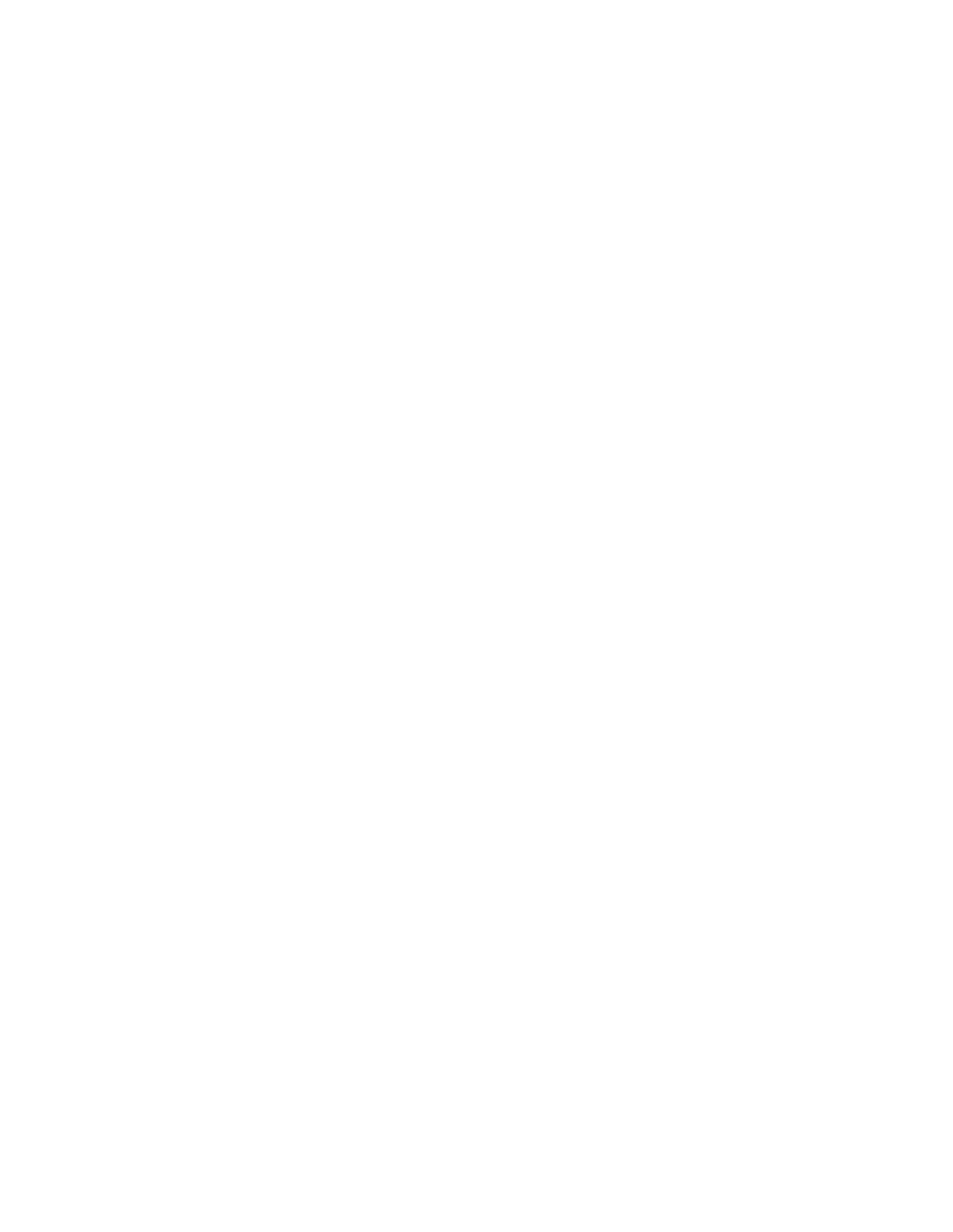#### **PROTOCOL CONCERNING COOPERATION IN PREVENTING POLLUTION FROM SHIPS AND, IN CASES OF EMERGENCY, COMBATING POLLUTION OF THE MEDITERRANEAN SEA**

#### **The Contracting Parties to the present Protocol,**

*Being Parties* to the Convention for the Protection of the Mediterranean Sea against Pollution, adopted at Barcelona on 16 February 1976 and amended on 10 June 1995,

*Desirous* of implementing Articles 6 and 9 of the said Convention,

*Recognizing* that grave pollution of the sea by oil and hazardous and noxious substances or a threat thereof in the Mediterranean Sea Area involves a danger for the coastal States and the marine environment,

*Considering* that the cooperation of all the coastal States of the Mediterranean Sea is called for to prevent pollution from ships and to respond to pollution incidents, irrespective of their origin,

*Acknowledging* the role of the International Maritime Organization and the importance of cooperating within the framework of this Organization, in particular in promoting the adoption and the development of international rules and standards to prevent, reduce and control pollution of the marine environment from ships,

*Emphasizing* the efforts made by the Mediterranean coastal States for the implementation of these international rules and standards,

*Acknowledging also* the contribution of the European Community to the implementation of international standards as regards maritime safety and the prevention of pollution from ships,

*Recognizing also* the importance of cooperation in the Mediterranean Sea Area in promoting the effective implementation of international regulations to prevent, reduce and control pollution of the marine environment from ships,

*Recognizing further* the importance of prompt and effective action at the national, subregional and regional levels in taking emergency measures to deal with pollution of the marine environment or a threat thereof,

*Applying* the precautionary principle, the polluter pays principle and the method of environmental impact assessment, and utilizing the best available techniques and the best environmental practices, as provided for in Article 4 of the Convention,

*Bearing in mind* the relevant provisions of the United Nations Convention on the Law of the Sea, done at Montego Bay on 10 December 1982, which is in force and to which many Mediterranean coastal States and the European Community are Parties,

*Taking into account* the international conventions dealing in particular with maritime safety, the prevention of pollution from ships, preparedness for and response to pollution incidents, and liability and compensation for pollution damage,

*Wishing* to further develop mutual assistance and cooperation in preventing and combating pollution,

#### **Have agreed as follows***:*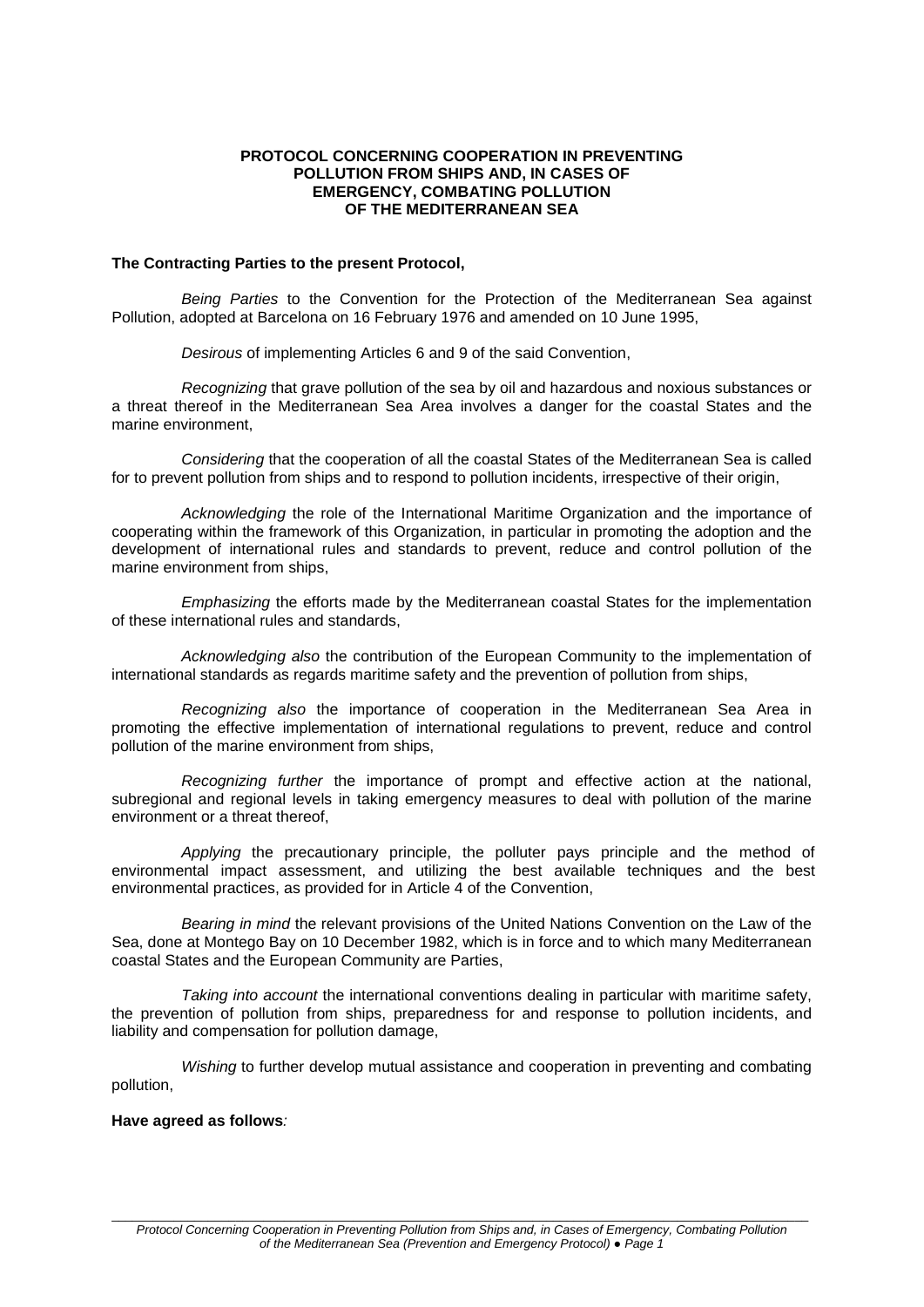#### DEFINITIONS

For the purpose of this Protocol:

- (a) "Convention" means the Convention for the Protection of the Mediterranean Sea against Pollution, adopted at Barcelona on 16 February 1976 and amended on 10 June 1995;
- (b) "Pollution incident" means an occurrence or series of occurrences having the same origin, which results or may result in a discharge of oil and/or hazardous and noxious substances and which poses or may pose a threat to the marine environment, or to the coastline or related interests of one or more States, and which requires emergency action or other immediate response;
- (c) "Hazardous and noxious substances" means any substance other than oil which, if introduced into the marine environment, is likely to create hazards to human health, to harm living resources and marine life, to damage amenities or to interfere with other legitimate uses of the sea;
- (d) "Related interests" means the interests of a coastal State directly affected or threatened and concerning, among others:
	- (i) maritime activities in coastal areas, in ports or estuaries, including fishing activities;
	- (ii) the historical and tourist appeal of the area in question, including water sports and recreation;
	- (iii) the health of the coastal population;
	- (iv) the cultural, aesthetic, scientific and educational value of the area;
	- (v) the conservation of biological diversity and the sustainable use of marine and coastal biological resources;
- (e) "International regulations" means regulations aimed at preventing, reducing and controlling pollution of the marine environment from ships as adopted, at the global level and in conformity with international law, under the aegis of United Nations specialized agencies, and in particular of the International Maritime Organization;
- (f) "Regional Centre" means the "Regional Marine Pollution Emergency Response Centre for the Mediterranean Sea" (REMPEC), established by Resolution 7 adopted by the Conference of Plenipotentiaries of the Coastal States of the Mediterranean Region on the Protection of the Mediterranean Sea at Barcelona on 9 February 1976, which is administered by the International Maritime Organization and the United Nations Environment Programme, and the objectives and functions of which are defined by the Contracting Parties to the Convention.

## *Article 2*

### PROTOCOL AREA

The area to which the Protocol applies shall be the Mediterranean Sea Area as defined in Article 1 of the Convention.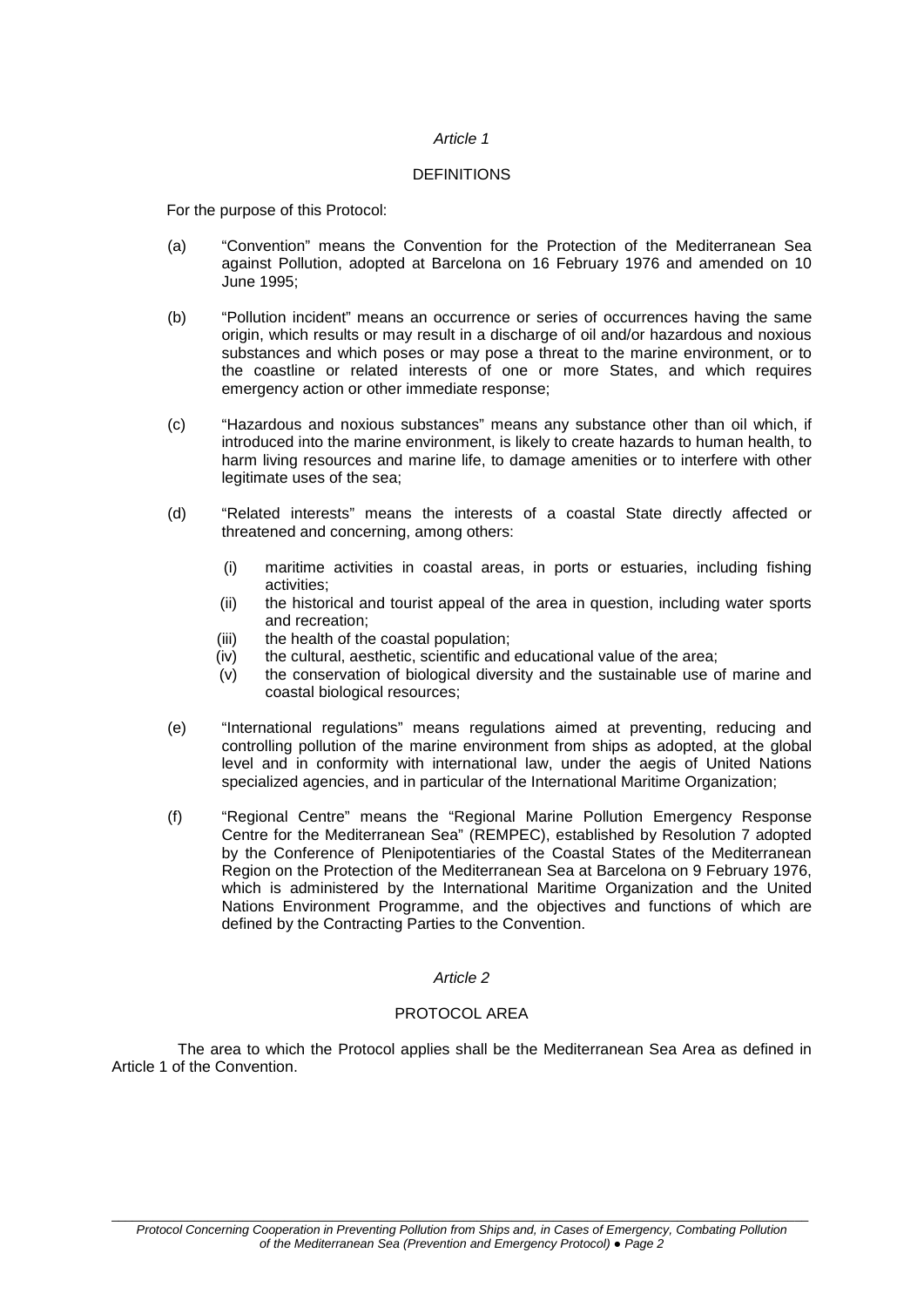## GENERAL PROVISIONS

1. The Parties shall cooperate:

- (a) to implement international regulations to prevent, reduce and control pollution of the marine environment from ships; and
- (b) to take all necessary measures in cases of pollution incidents.

2. In cooperating, the Parties should take into account as appropriate the participation of local authorities, non-governmental organizations and socio-economic actors.

3. Each Party shall apply this Protocol without prejudice to the sovereignty or the jurisdiction of other Parties or other States. Any measures taken by a Party to apply this Protocol shall be in accordance with international law.

### *Article 4*

#### CONTINGENCY PLANS AND OTHER MEANS OF PREVENTING AND COMBATING POLLUTION INCIDENTS

1. The Parties shall endeavour to maintain and promote, either individually or through bilateral or multilateral cooperation, contingency plans and other means of preventing and combating pollution incidents. These means shall include, in particular, equipment, ships, aircraft and personnel prepared for operations in cases of emergency, the enactment, as appropriate, of relevant legislation, the development or strengthening of the capability to respond to a pollution incident and the designation of a national authority or authorities responsible for the implementation of this Protocol.

2. The Parties shall also take measures in conformity with international law to prevent the pollution of the Mediterranean Sea Area from ships in order to ensure the effective implementation in that Area of the relevant international conventions in their capacity as flag State, port State and coastal State, and their applicable legislation. They shall develop their national capacity as regards the implementation of those international conventions and may cooperate for their effective implementation through bilateral or multilateral agreements.

3. The Parties shall inform the Regional Centre every two years of the measures taken for the implementation of this Article. The Regional Centre shall present a report to the Parties on the basis of the information received.

#### *Article 5*

## MONITORING

The Parties shall develop and apply, either individually or through bilateral or multilateral cooperation, monitoring activities covering the Mediterranean Sea Area in order to prevent, detect and combat pollution, and to ensure compliance with the applicable international regulations.

### *Article 6*

## COOPERATION IN RECOVERY OPERATIONS

In case of release or loss overboard of hazardous and noxious substances in packaged form, including those in freight containers, portable tanks, road and rail vehicles and shipborne barges, the Parties shall cooperate as far as practicable in the salvage of these packages and the recovery of such substances so as to prevent or reduce the danger to the marine and coastal environment.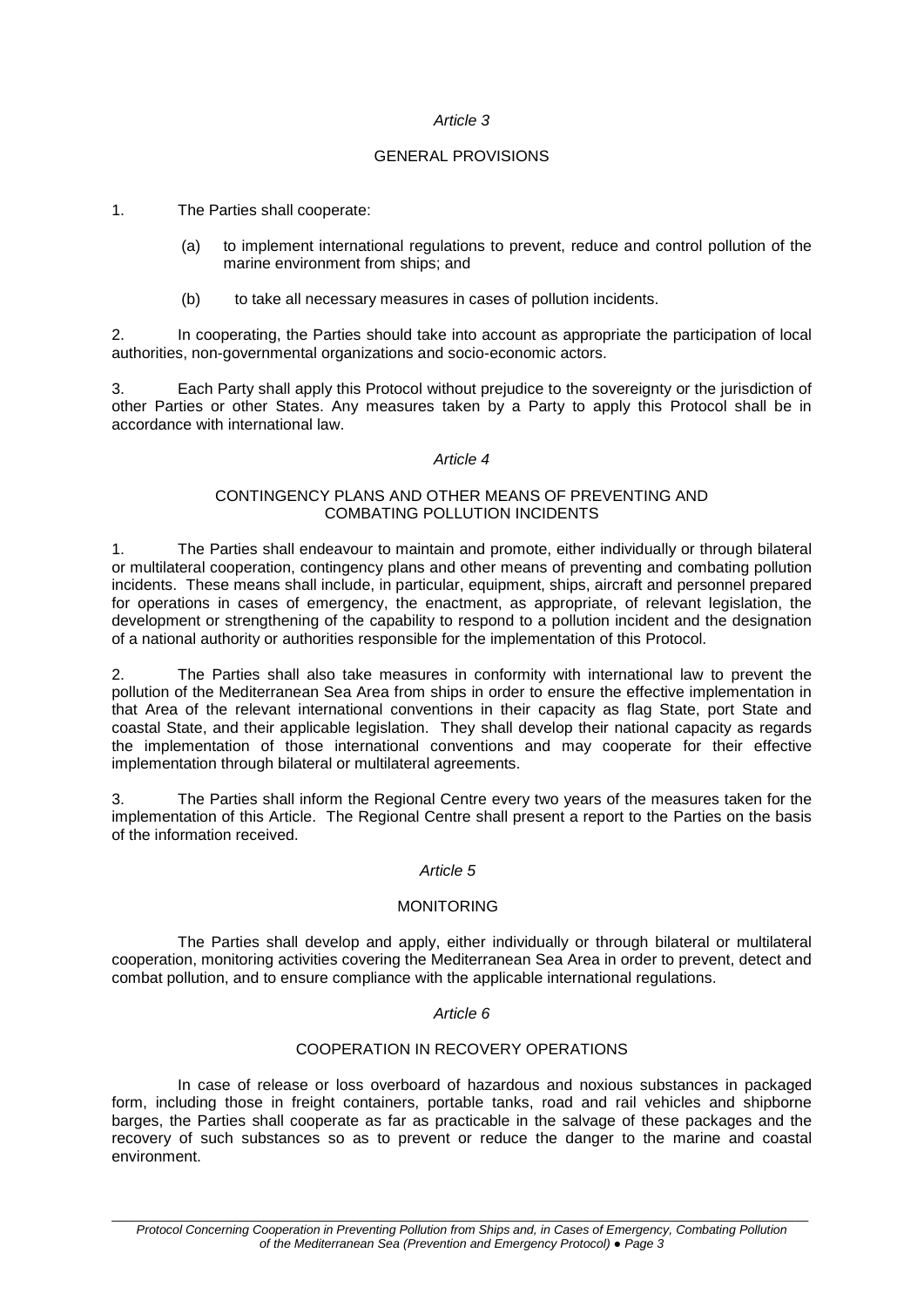## DISSEMINATION AND EXCHANGE OF INFORMATION

- 1. Each Party undertakes to disseminate to the other Parties information concerning:
	- (a) the competent national organization or authorities responsible for combating pollution of the sea by oil and hazardous and noxious substances;
	- (b) the competent national authorities responsible for receiving reports of pollution of the sea by oil and hazardous and noxious substances and for dealing with matters concerning measures of assistance between Parties;
	- (c) the national authorities entitled to act on behalf of the State in regard to measures of mutual assistance and cooperation between Parties;
	- (d) the national organization or authorities responsible for the implementation of paragraph 2 of Article 4, in particular those responsible for the implementation of the international conventions concerned and other relevant applicable regulations, those responsible for port reception facilities and those responsible for the monitoring of discharges which are illegal under MARPOL 73/78;
	- (e) its regulations and other matters which have a direct bearing on preparedness for and response to pollution of the sea by oil and hazardous and noxious substances;
	- (f) new ways in which pollution of the sea by oil and hazardous and noxious substances may be avoided, new measures for combating pollution, new developments in the technology of conducting monitoring and the development of research programmes.

2. The Parties which have agreed to exchange information directly shall communicate such information to the Regional Centre. The latter shall communicate this information to the other Parties and, on a basis of reciprocity, to coastal States of the Mediterranean Sea Area which are not Parties to this Protocol.

3. Parties concluding bilateral or multilateral agreements within the framework of this Protocol shall inform the Regional Centre of such agreements, which shall communicate them to the other Parties.

#### *Article 8*

#### COMMUNICATION OF INFORMATION AND REPORTS CONCERNING POLLUTION INCIDENTS

The Parties undertake to coordinate the utilization of the means of communication at their disposal in order to ensure, with the necessary speed and reliability, the reception, transmission and dissemination of all reports and urgent information concerning pollution incidents. The Regional Centre shall have the necessary means of communication to enable it to participate in this coordinated effort and, in particular, to fulfil the functions assigned to it by paragraph 2 of Article 12.

### *Article 9*

## REPORTING PROCEDURE

1. Each Party shall issue instructions to masters or other persons having charge of ships flying its flag and to the pilots of aircraft registered in its territory to report by the most rapid and adequate channels in the circumstances, following reporting procedures to the extent required by, and in accordance with, the applicable provisions of the relevant international agreements, to the nearest coastal State and to this Party:

\_\_\_\_\_\_\_\_\_\_\_\_\_\_\_\_\_\_\_\_\_\_\_\_\_\_\_\_\_\_\_\_\_\_\_\_\_\_\_\_\_\_\_\_\_\_\_\_\_\_\_\_\_\_\_\_\_\_\_\_\_\_\_\_\_\_\_\_\_\_\_\_\_\_\_\_\_\_\_\_\_\_\_\_\_\_\_\_\_\_\_\_\_\_\_\_\_\_\_\_\_ *Protocol Concerning Cooperation in Preventing Pollution from Ships and, in Cases of Emergency, Combating Pollution of the Mediterranean Sea (Prevention and Emergency Protocol) ● Page 4*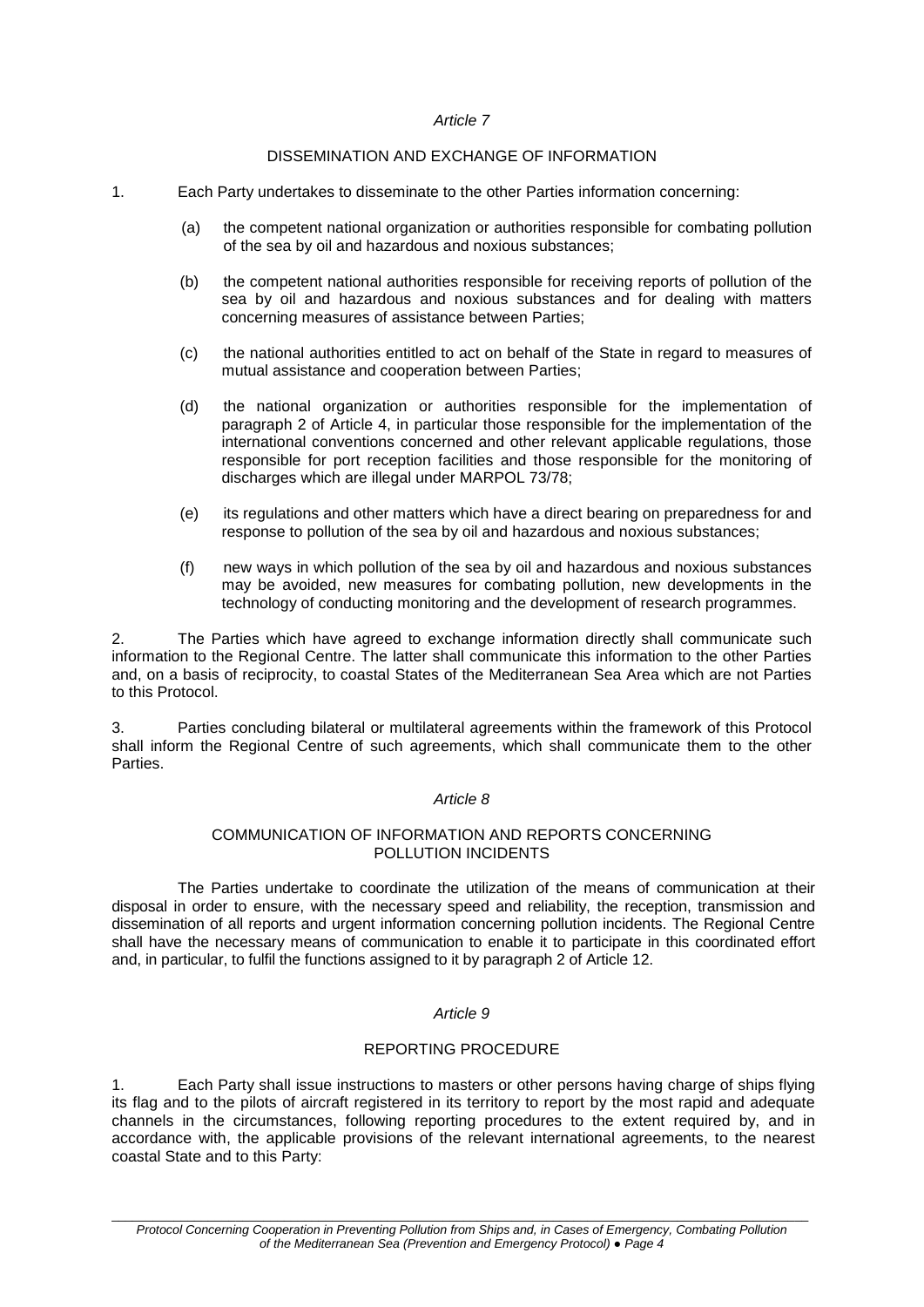- (a) all incidents which result or may result in a discharge of oil or hazardous and noxious substances;
- (b) the presence, characteristics and extent of spillages of oil or hazardous and noxious substances, including hazardous and noxious substances in packaged form, observed at sea which pose or are likely to pose a threat to the marine environment or to the coast or related interests of one or more of the Parties.

*2.* Without prejudice to the provisions of Article 20 of the Protocol, each Party shall take appropriate measures with a view to ensuring that the master of every ship sailing in its territorial waters complies with the obligations under (a) and (b) of paragraph 1 and may request assistance from the Regional Centre in this respect. It shall inform the International Maritime Organization of the measures taken.

3. Each Party shall also issue instructions to persons having charge of sea ports or handling facilities under its jurisdiction to report to it, in accordance with applicable laws, all incidents which result or may result in a discharge of oil or hazardous and noxious substances.

4. In accordance with the relevant provisions of the Protocol for the Protection of the Mediterranean Sea against Pollution Resulting from Exploration and Exploitation of the Continental Shelf and the Seabed and its Subsoil, each Party shall issue instructions to persons having charge of offshore units under its jurisdiction to report to it by the most rapid and adequate channels in the circumstances, following reporting procedures it has prescribed, all incidents which result or may result in a discharge of oil or hazardous and noxious substances.

5. In paragraphs 1, 3 and 4 of this Article, the term "incident" means an incident meeting the conditions described therein, whether or not it is a pollution incident.

6. The information collected in accordance with paragraphs 1, 3 and 4 shall be communicated to the Regional Centre in the case of a pollution incident.

7. The information collected in accordance with paragraphs 1, 3 and 4 shall be immediately communicated to the other Parties likely to be affected by a pollution incident:

- (a) by the Party which has received the information, preferably directly or through the Regional Centre; or
- (b) by the Regional Centre.

In case of direct communication between Parties, these shall inform the Regional Centre of the measures taken, and the Centre shall communicate them to the other Parties.

8. The Parties shall use a mutually agreed standard form proposed by the Regional Centre for the reporting of pollution incidents as required under paragraphs 6 and 7 of this Article.

9. In consequence of the application of the provisions of paragraph 7, the Parties are not bound by the obligation laid down in Article 9, paragraph 2, of the Convention.

#### *Article 10*

## OPERATIONAL MEASURES

1. Any Party faced with a pollution incident shall:

(a) make the necessary assessments of the nature, extent and possible consequences of the pollution incident or, as the case may be, the type and approximate quantity of oil or hazardous and noxious substances and the direction and speed of drift of the spillage;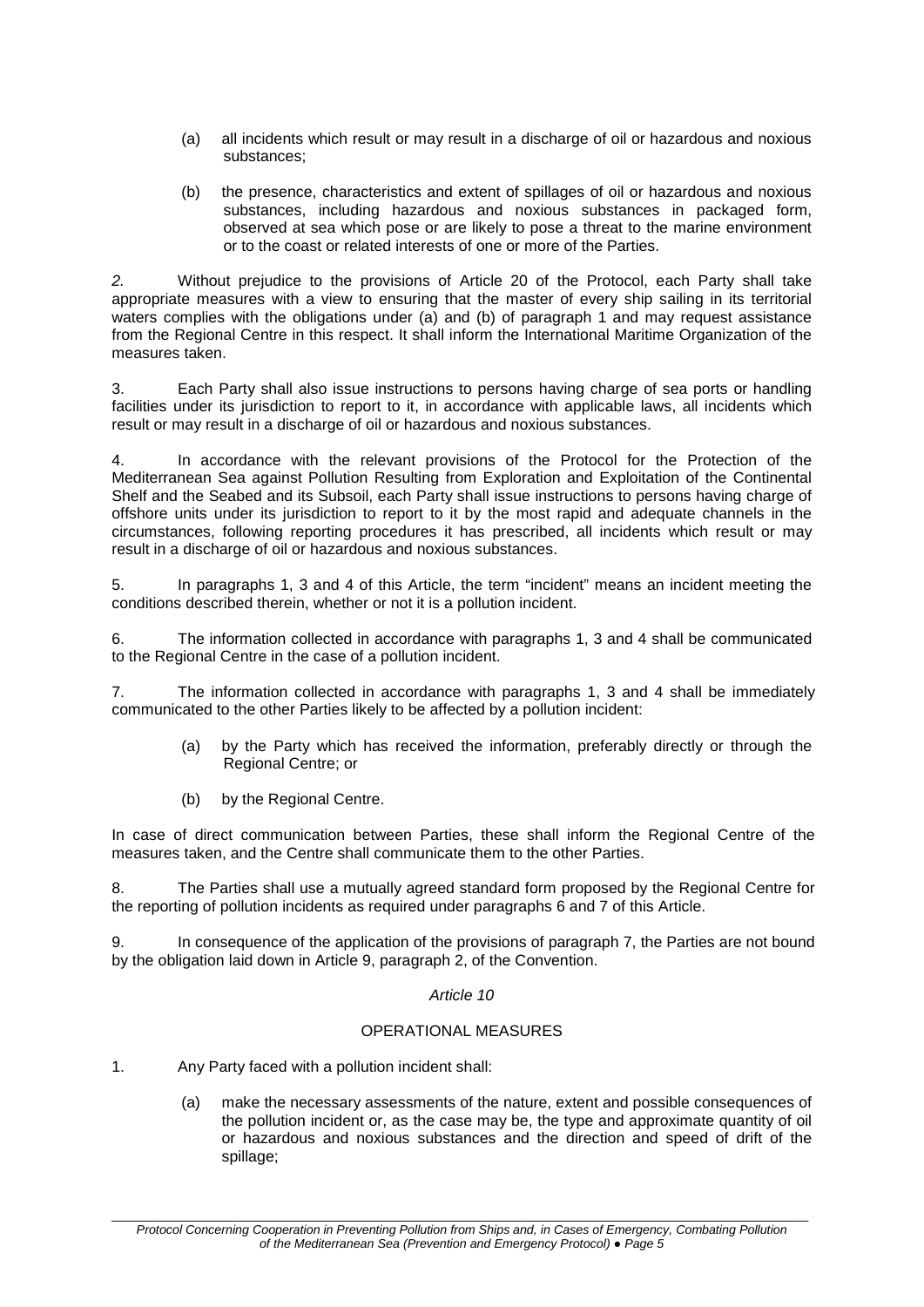- (b) take every practicable measure to prevent, reduce and, to the fullest possible extent, eliminate the effects of the pollution incident;
- (c) immediately inform all Parties likely to be affected by the pollution incident of these assessments and of any action which it has taken or intends to take, and simultaneously provide the same information to the Regional Centre, which shall communicate it to all other Parties;
- (d) continue to observe the situation for as long as possible and report thereon in accordance with Article 9.

2. Where action is taken to combat pollution originating from a ship, all possible measures shall be taken to safeguard:

- (a) human lives;
- (b) the ship itself; in doing so, damage to the environment in general shall be prevented or minimized.

Any Party which takes such action shall inform the International Maritime Organization either directly or through the Regional Centre.

### *Article 11*

### EMERGENCY MEASURES ON BOARD SHIPS, ON OFFSHORE INSTALLATIONS AND IN PORTS

1. Each Party shall take the necessary steps to ensure that ships flying its flag have on board a pollution emergency plan as required by, and in accordance with, the relevant international regulations.

2. Each Party shall require masters of ships flying its flag, in case of a pollution incident, to follow the procedures described in the shipboard emergency plan and in particular to provide the proper authorities, at their request, with such detailed information about the ship and its cargo as is relevant to actions taken in pursuance of Article 9, and to cooperate with these authorities.

3. Without prejudice to the provisions of Article 20 of the Protocol, each Party shall take appropriate measures with a view to ensuring that the master of every ship sailing in its territorial waters complies with the obligation under paragraph 2 and may request assistance from the Regional Centre in this respect. It shall inform the International Maritime Organization of the measures taken.

4. Each Party shall require that authorities or operators in charge of sea ports and handling facilities under its jurisdiction as it deems appropriate have pollution emergency plans or similar arrangements that are coordinated with the national system established in accordance with Article 4 and approved in accordance with procedures established by the competent national authority.

5. Each Party shall require operators in charge of offshore installations under its jurisdiction to have a contingency plan to combat any pollution incident, which is coordinated with the national system established in accordance with Article 4 and in accordance with the procedures established by the competent national authority.

## *Article 12*

## ASSISTANCE

1. Any Party requiring assistance to deal with a pollution incident may call for assistance from other Parties, either directly or through the Regional Centre, starting with the Parties which appear likely to be affected by the pollution. This assistance may comprise, in particular, expert advice and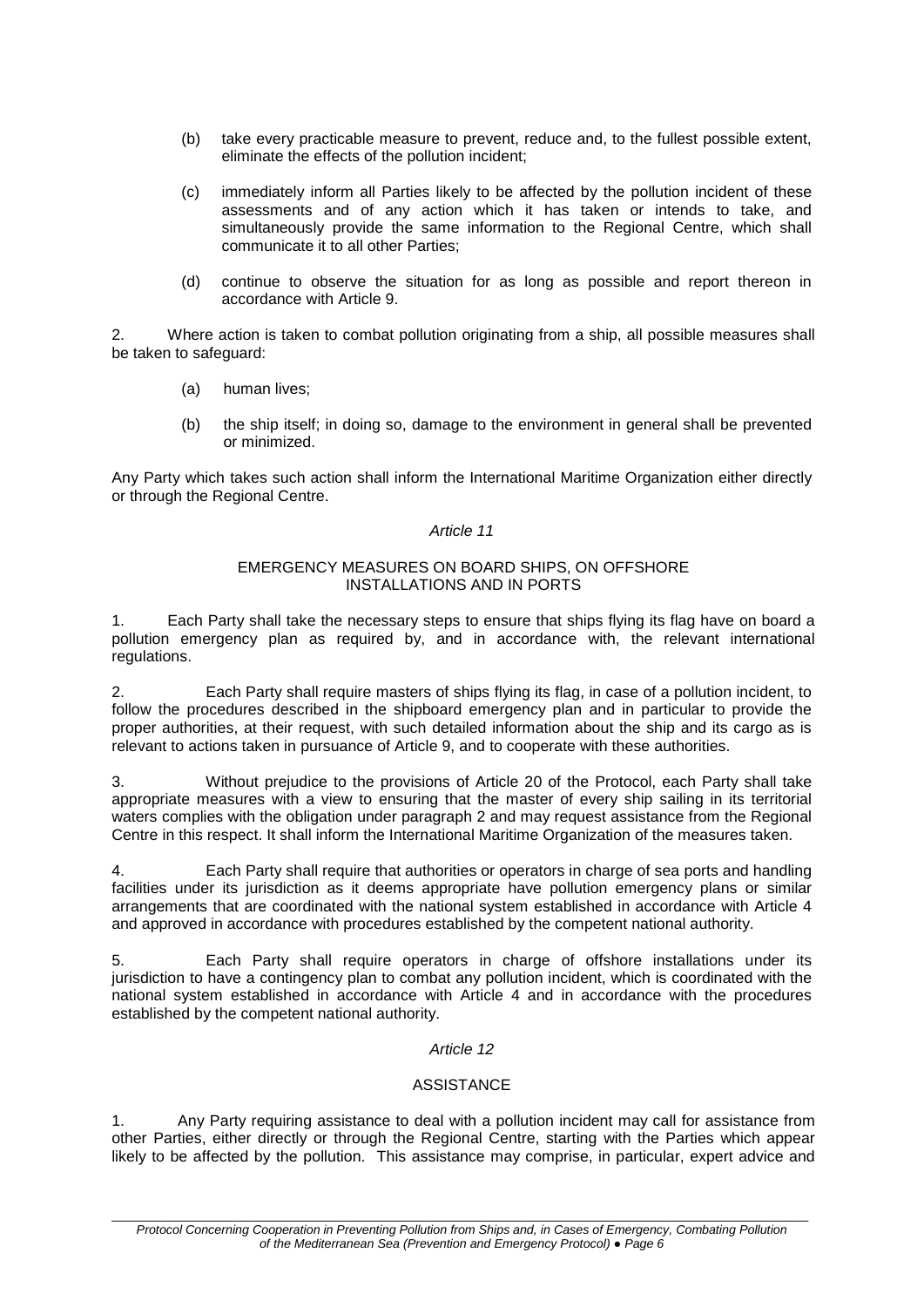the supply to or placing at the disposal of the Party concerned of the required specialized personnel, products, equipment and nautical facilities. Parties so requested shall use their best endeavours to render this assistance.

2. Where the Parties engaged in an operation to combat pollution cannot agree on the organization of the operation, the Regional Centre may, with the approval of all the Parties involved, coordinate the activity of the facilities put into operation by these Parties.

3. In accordance with applicable international agreements, each Party shall take the necessary legal and administrative measures to facilitate:

- (a) the arrival and utilization in and departure from its territory of ships, aircraft and other modes of transport engaged in responding to a pollution incident or transporting personnel, cargoes, materials and equipment required to deal with such an incident; and
- (b) the expeditious movement into, through and out of its territory of the personnel, cargoes, materials and equipment referred to in subparagraph (a).

#### *Article 13*

## REIMBURSEMENT OF COSTS OF ASSISTANCE

1. Unless an agreement concerning the financial arrangements governing actions of Parties to deal with pollution incidents has been concluded on a bilateral or multilateral basis prior to the pollution incident, Parties shall bear the costs of their respective action in dealing with pollution in accordance with paragraph 2.

- 2. (a) If the action was taken by one Party at the express request of another Party, the requesting Party shall reimburse to the assisting Party the costs of its action. If the request is cancelled, the requesting Party shall bear the costs already incurred or committed by the assisting Party;
	- (b) if the action was taken by a Party on its own initiative, that Party shall bear the cost of its action;
	- (c) the principles laid down in subparagraphs (a) and (b) above shall apply unless the Parties concerned otherwise agree in any individual case.

3. Unless otherwise agreed, the costs of the action taken by a Party at the request of another Party shall be fairly calculated according to the law and current practice of the assisting Party concerning the reimbursement of such costs.

4. The Party requesting assistance and the assisting Party shall, where appropriate, cooperate in concluding any action in response to a compensation claim. To that end, they shall give due consideration to existing legal regimes. Where the action thus concluded does not permit full compensation for expenses incurred in the assistance operation, the Party requesting assistance may ask the assisting Party to waive reimbursement of the expenses exceeding the sums compensated or to reduce the costs which have been calculated in accordance with paragraph 3. It may also request a postponement of the reimbursement of such costs. In considering such a request, assisting Parties shall give due consideration to the needs of developing countries.

5. The provisions of this Article shall not be interpreted as in any way prejudicing the rights of Parties to recover from third parties the costs of actions taken to deal with pollution incidents under other applicable provisions and rules of national and international law applicable to one or to the other Party involved in the assistance.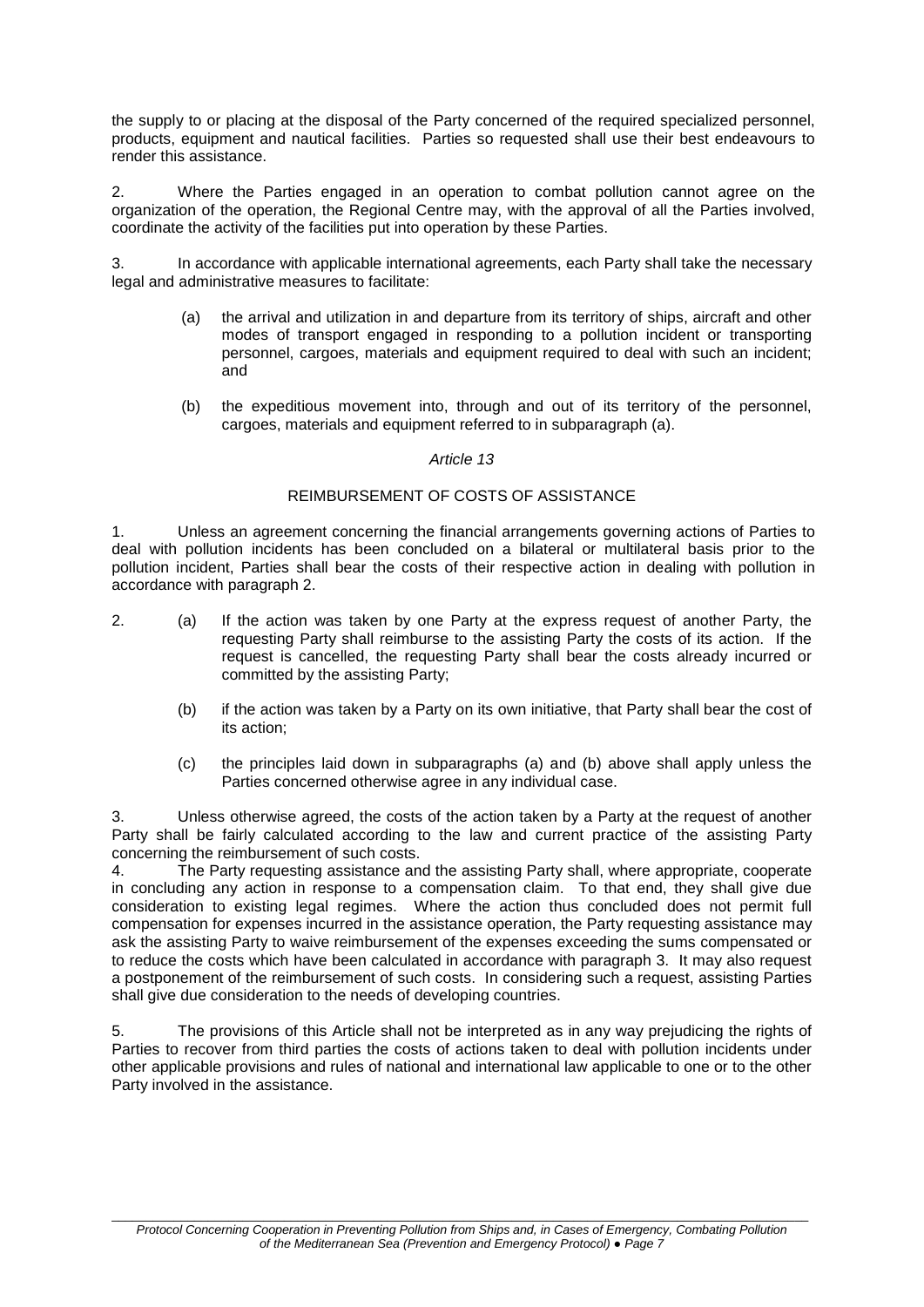#### PORT RECEPTION FACILITIES

1. The Parties shall individually, bilaterally or multilaterally take all necessary steps to ensure that reception facilities meeting the needs of ships are available in their ports and terminals. They shall ensure that these facilities are used efficiently without causing undue delay to ships.

The Parties are invited to explore ways and means to charge reasonable costs for the use of these facilities.

2. The Parties shall also ensure the provision of adequate reception facilities for pleasure craft.

3. The Parties shall take all the necessary steps to ensure that reception facilities operate efficiently to limit any impact of their discharges to the marine environment.

4. The Parties shall take the necessary steps to provide ships using their ports with updated information relevant to the obligations arising from MARPOL 73/78 and from their legislation applicable in this field.

#### *Article 15*

### ENVIRONMENTAL RISKS OF MARITIME TRAFFIC

In conformity with generally accepted international rules and standards and the global mandate of the International Maritime Organization, the Parties shall individually, bilaterally or multilaterally take the necessary steps to assess the environmental risks of the recognized routes used in maritime traffic and shall take the appropriate measures aimed at reducing the risks of accidents or the environmental consequences thereof.

#### *Article 16*

## RECEPTION OF SHIPS IN DISTRESS IN PORTS AND PLACES OF REFUGE

The Parties shall define national, subregional or regional strategies concerning reception in places of refuge, including ports, of ships in distress presenting a threat to the marine environment. They shall cooperate to this end and inform the Regional Centre of the measures they have adopted.

## *Article 17*

## SUBREGIONAL AGREEMENTS

The Parties may negotiate, develop and maintain appropriate bilateral or multilateral subregional agreements in order to facilitate the implementation of this Protocol, or part of it. Upon request of the interested Parties, the Regional Centre shall assist them, within the framework of its functions, in the process of developing and implementing these subregional agreements.

#### *Article 18*

#### **MEETINGS**

1. Ordinary meetings of the Parties to this Protocol shall be held in conjunction with ordinary meetings of the Contracting Parties to the Convention, held pursuant to Article 18 of the Convention. The Parties to this Protocol may also hold extraordinary meetings as provided in Article 18 of the Convention.

2. It shall be the function of the meetings of the Parties to this Protocol, in particular:

(a) to examine and discuss reports from the Regional Centre on the implementation of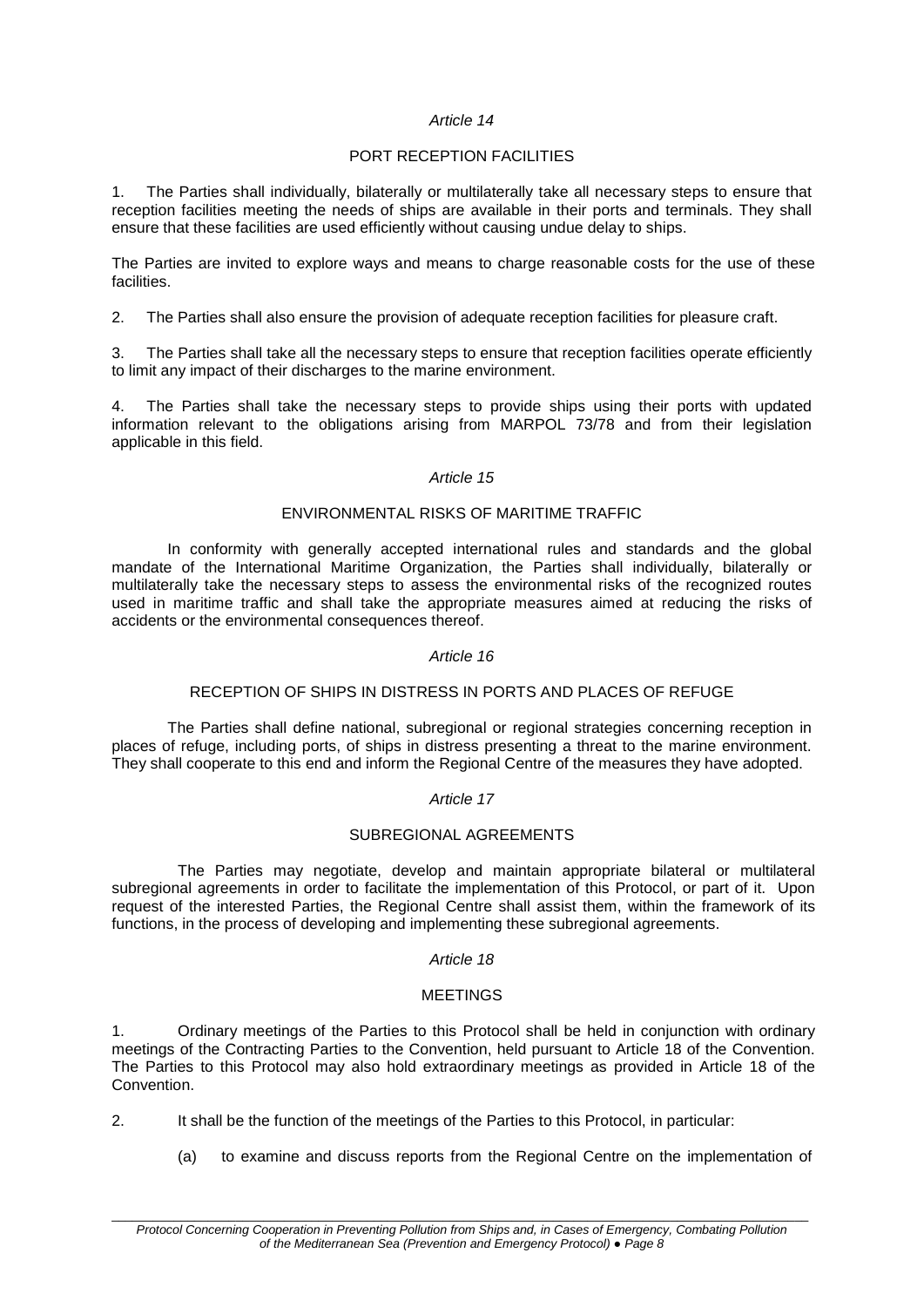this Protocol, and particularly of its Articles 4, 7 and 16;

- (b) to formulate and adopt strategies, action plans and programmes for the implementation of this Protocol;
- (c) to keep under review and consider the efficacy of these strategies, action plans and programmes, and the need to adopt any new strategies, action plans and programmes and to develop measures to that effect;
- (d) to discharge such other functions as may be appropriate for the implementation of this Protocol.

## *Article 19*

#### RELATIONSHIP WITH THE CONVENTION

1. The provisions of the Convention relating to any protocol shall apply with respect to the present Protocol.

2. The rules of procedure and the financial rules adopted pursuant to Article 24 of the Convention shall apply with respect to this Protocol, unless the Parties agree otherwise.

#### **FINAL PROVISIONS**

#### *Article 20*

#### EFFECT OF THE PROTOCOL ON DOMESTIC LEGISLATION

In implementing the provisions of this Protocol, the right of Parties to adopt relevant stricter domestic measures or other measures in conformity with international law, in the matters covered by this Protocol, shall not be affected.

## *Article 21*

#### RELATIONS WITH THIRD PARTIES

The Parties shall, where appropriate, invite States that are not Parties to the Protocol and international organizations to cooperate in the implementation of the Protocol.

#### *Article 22*

#### **SIGNATURE**

This Protocol shall be open for signature at Valletta, Malta, on 25 January 2002 and in Madrid from 26 January 2002 to 25 January 2003 by any Contracting Party to the Convention.

#### *Article 23*

#### RATIFICATION, ACCEPTANCE OR APPROVAL

This Protocol shall be subject to ratification, acceptance or approval. The instruments of ratification, acceptance or approval shall be deposited with the Government of Spain, which will assume the functions of Depositary.